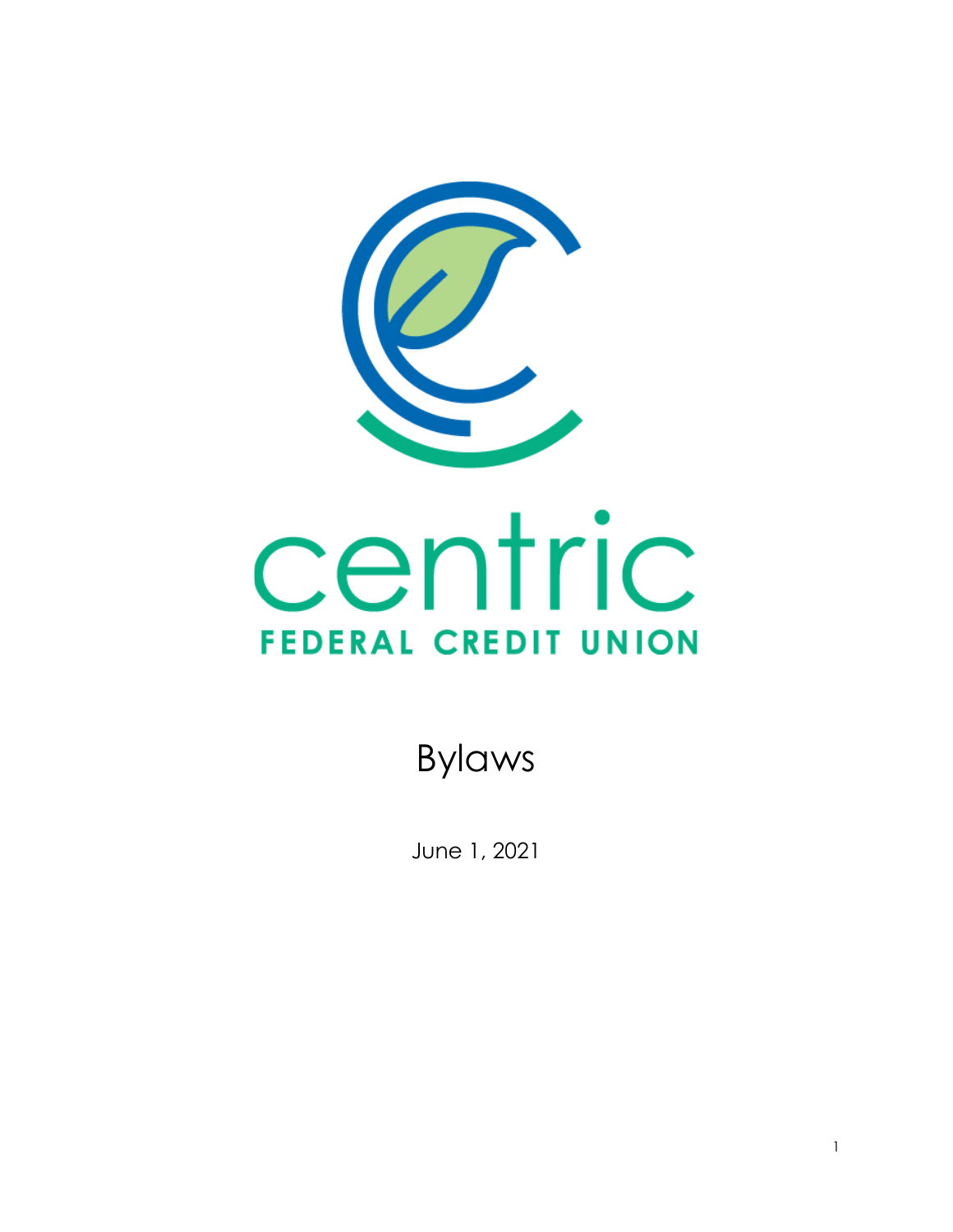# **Table of Contents**

- Article I. Name—Purposes
- Article II. **Qualifications for Membership**
- Article III. Shares of Members
- Article IV. Meetings of Members
- Article V. Elections
- Article VI. Board of Directors
- Article VII. Board Officers, Management Officials and Executive Committee
- Article VIII. Credit Committee or Loan Officers
- Article IX. Supervisory Committee
- Article X. Organization Meeting
- Article XI. Loans and Lines of Credit to Members
- Article XII. Dividends
- Article XIII. Reserved
- Article XIV. Expulsion and Withdrawal
- Article XV. Minors
- Article XVI. General
- Article XVII. Amendments of Bylaws and Charter
- Article XVIII. Definitions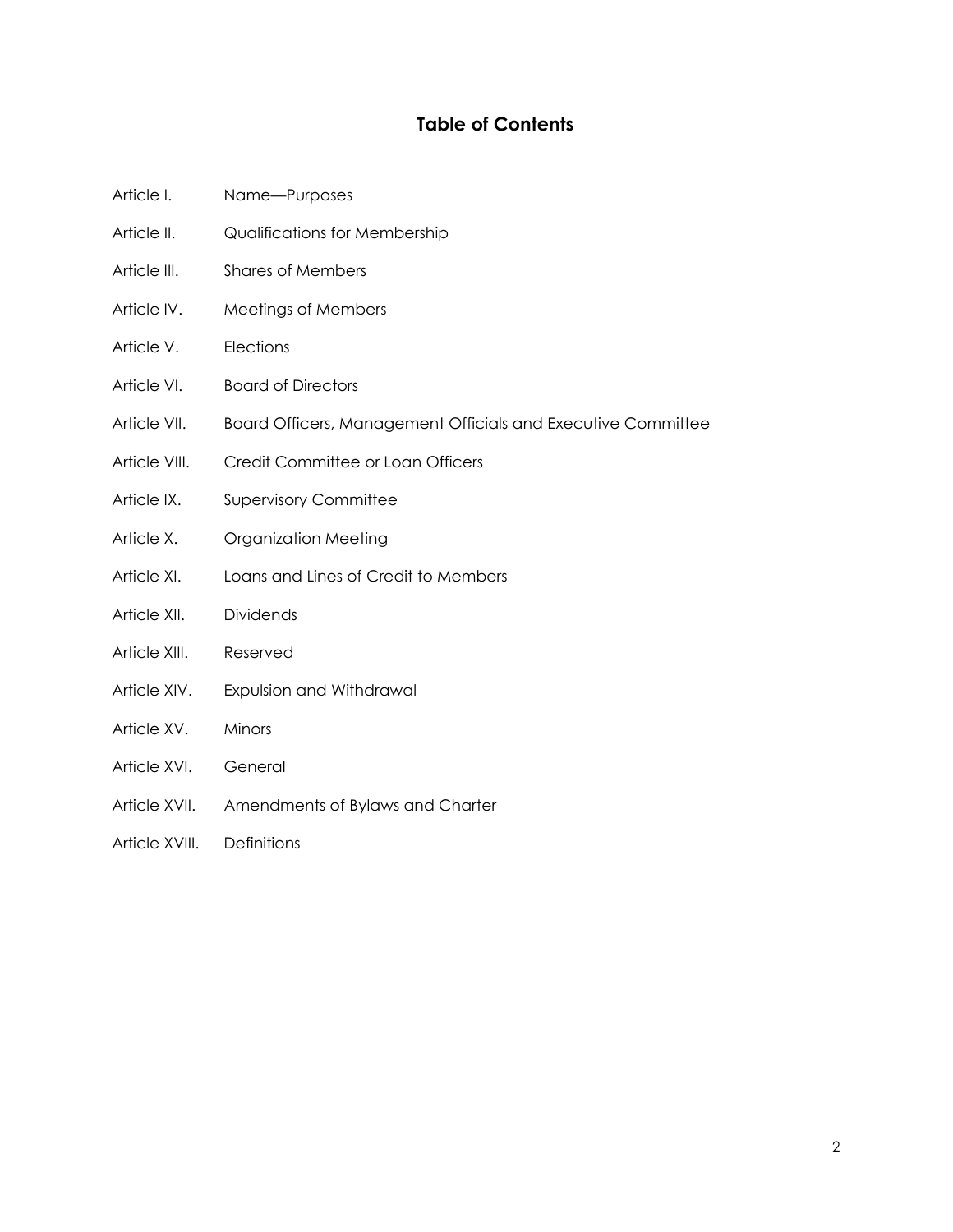# **Bylaws**

### **Centric Federal Credit Union, Charter No. 1982**

(A corporation chartered under the laws of the United States)

### **Article I. Name Purposes**

*Section 1.* Name. The name of this credit union is Centric Federal Credit Union, as stated in Section 1 of its charter (approved organization certificate).

*Section 2.* Purposes. This credit union is a member-owned, democratically operated, not-for-profit organization managed by a volunteer board of directors. Its stated mission is to meet the credit and savings needs of members, especially individuals of modest means. The purpose of this credit union is to promote thrift among its members by affording them an opportunity to accumulate their savings and to create a source of credit for provident, business or productive purposes.

### **Article II. Qualifications for Membership**

*Section 1.* Field of Membership. The field of membership of this credit union is limited to that stated in Section 5 of its charter.

*Section 2*. Membership Application Procedures. Persons eligible for membership under Section 5 of the charter must sign a membership application on approved forms. The applicant becomes a member upon approval of the application by a membership officer, after subscription to at least one share, payment of the initial installment, and payment of a uniform entrance fee if required by the board. If the membership officer denies a person's membership application, the credit union must explain the reasons for the denial in writing upon written request.

*Section 3.* Maintenance of Membership Share Required. A member who withdraws all shareholdings or fails to comply with time requirements for restoring his or her account balance to par value in Article III, Section 3, ceases to be a member. By resolution, the board may require persons readmitted to membership to pay another entrance fee.

*Section 4*. Continuation of Membership.

- (a) Once a member, always a member. Once a member, always a member until the person or organization chooses to withdraw its membership or is expelled under the Act and Article XIV of these bylaws.
- (b) Limitation of Services. Notwithstanding any provision of these bylaws, the board of directors may adopt a policy that limits credit union services to any member not in good standing.

*Section 5.* Member in Good Standing. A member in good standing retains all their rights and privileges in the credit union. A member in good standing is a member who maintains at least the minimum share set forth in Article III, Section 1 of these bylaws; who is not significantly delinquent on any credit union loan; who has not had any account with this credit union closed due to abuse or negligent behavior; who has not caused a financial loss to this credit union; and who has not engaged in violent, belligerent, disruptive, or abusive activities such as:

(1) Violence, intimidation, threats, harassment, or physical or verbal abuse of duly elected or appointed officials or employees of the credit union, members, or agents of the credit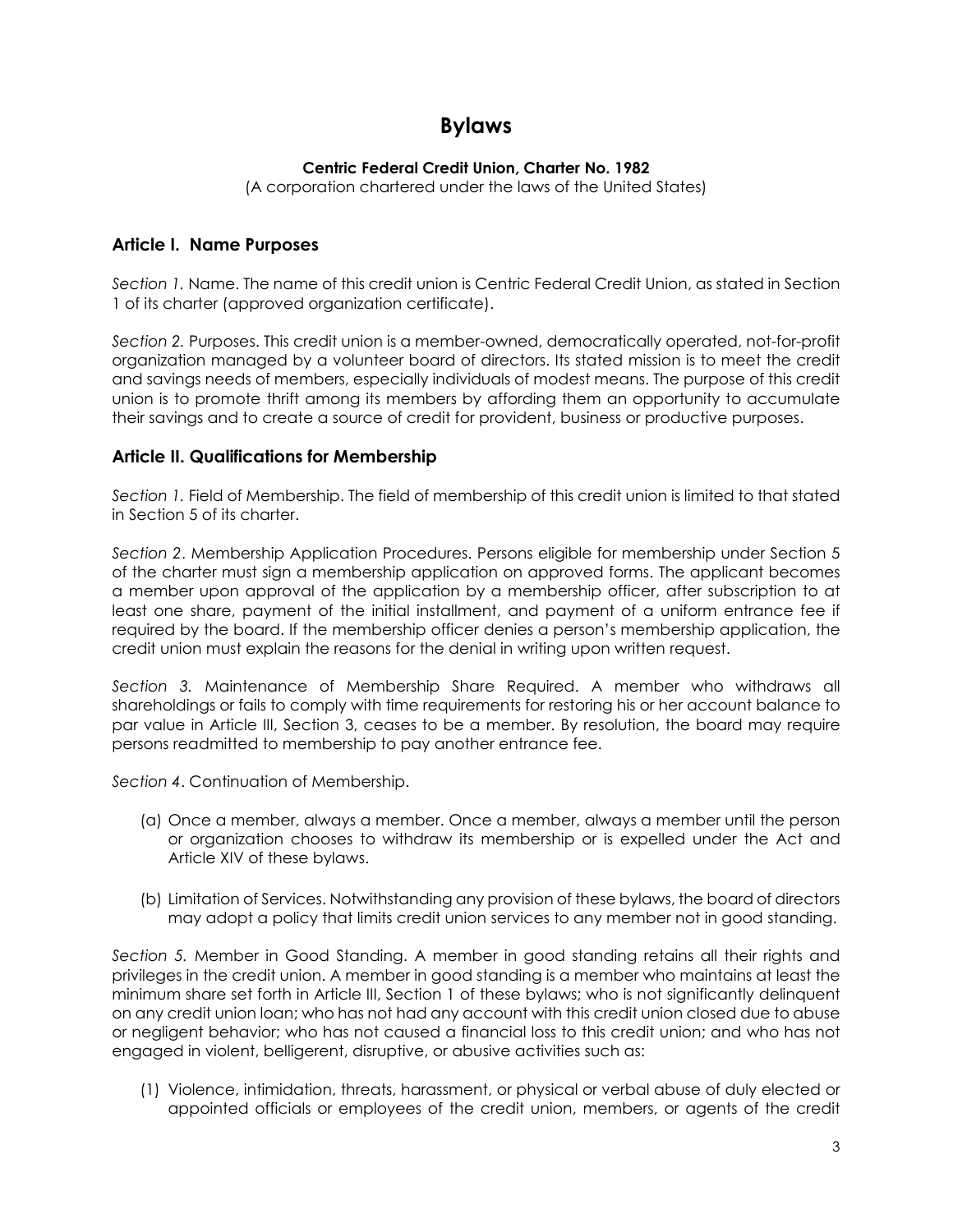union. This includes actions while on credit union premises and through use of telephone, mail, email or other electronic method.

- (2) Causes or threatens damage to credit union property.
- (3) Unauthorized use or access of credit union property.
- (4) Knowingly disseminating incorrect, misleading, confidential, or proprietary information regarding the credit union.
- (5) Any actions that may cause material risk or financial harm to the credit union.

A credit union may limit services for violent, belligerent, disruptive, or abusive activities only if there is a logical relationship between the objectionable activities and the services to be suspended. In the event of a suspension of service, the member will be notified of what accounts or services have been discontinued.

Subject to Article XIV of these bylaws and any applicable limitation of services policy approved by the board, members not in good standing retain their right to attend, participate, and vote at the annual and special meetings of the members and maintain a share account.

### **Article III. Shares of Members**

*Section 1.* Par Value. The par value of each share is \$5.00. Subscriptions to shares are payable at the time of subscription, or in installments of at least \$1.25 per month.

To establish membership, the member must subscribe to one par value share. The share does not have to be in a regular share account. The board may choose the best account for the characteristics of its membership.

To establish membership in the credit union, the member must subscribe to one share in a regular share account.

*Section 2.* Cap on Shares Held by One Person. The board may establish, by resolution, the maximum amount of shares that any one member may hold.

*Section 3.* Time Periods for Payment and Maintenance of Membership Share. The credit union will terminate from membership a member who:

- Fails to complete payment of one share within four (4) months of admission to membership, or
- Fails to complete payment of one share within four (4) months from the increase in the par value of shares, or
- Reduces the share balance below the par value of one share and does not increase the balance to at least the par value of one share within four (4) months of reduction.

*Section 4.* Transferability. Members may transfer shares to another member in any form approved by the board. Shares that accrue credits for unpaid dividends retain those credits when transferred.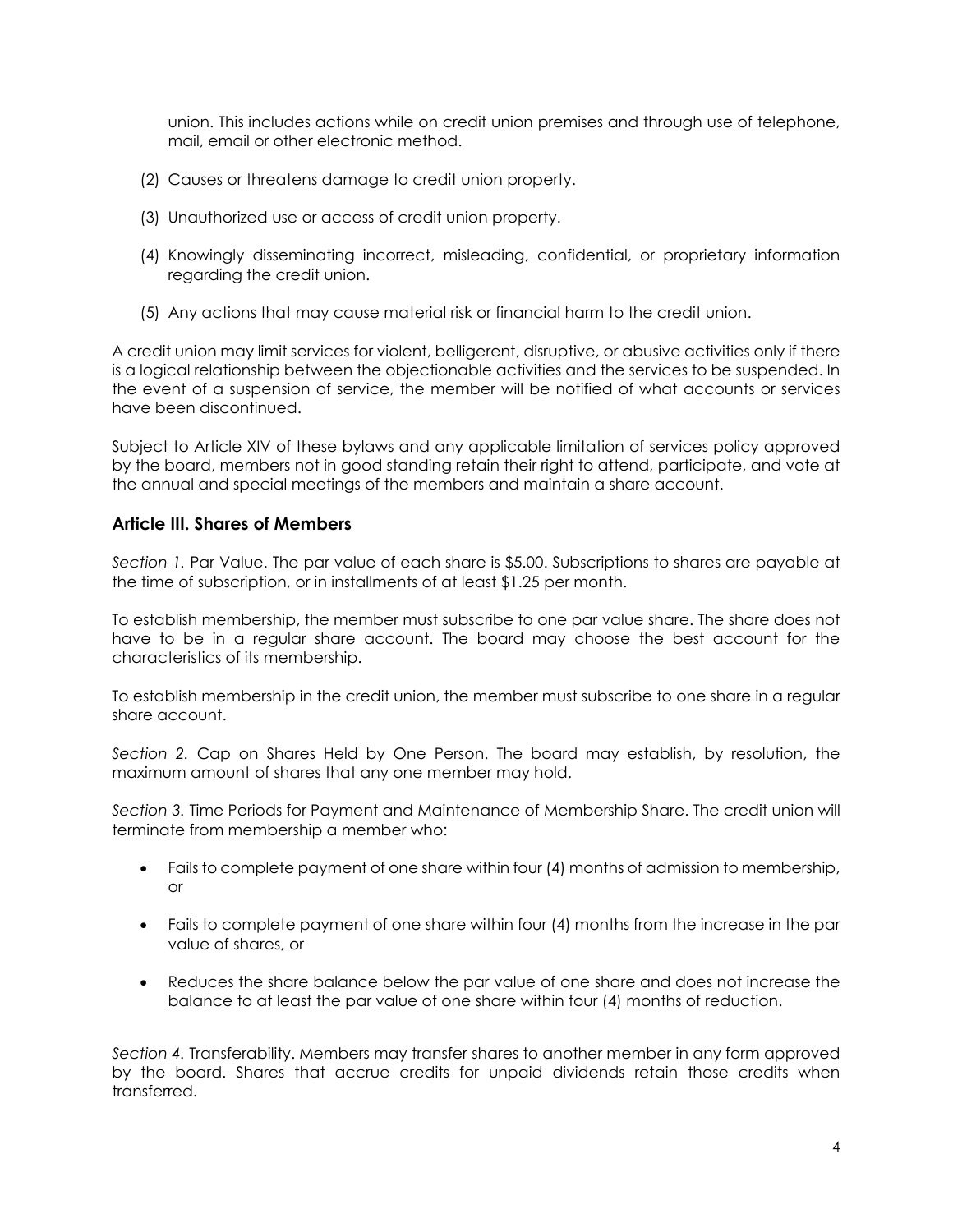*Section 5.* Withdrawals. Members may withdraw money paid in on shares provided that:

- (a) The board has the right, at any time, to require members, or a subset of members, to give up to sixty (60) days written notice of intention to withdraw all or part of the amounts they paid in.
- (b) The board may determine that, if shares are paid in under an accumulated payroll deduction plan as prescribed in the Accounting Manual for Federal Credit Unions, they may not be withdrawn until credited to members' accounts.
- (c) A member delinquent on any loan or obligation to the credit union may not withdraw their shares below the delinquent amount without the written approval of the credit committee or loan officer. This withdrawal restriction also applies if the member is a comaker, endorser, or guarantor of a delinquent loan. Coverage of overdrafts under an overdraft protection policy does not constitute delinquency for purposes of this paragraph. Shares issued in an irrevocable trust as provided in Section 6 of this article are not subject to withdrawal restrictions except as stated in the trust agreement.
- (d) The share account of a deceased member (other than one held in joint tenancy with another member not applicable under Louisiana Law) may be continued until the close of the dividend period in which the administration of the deceased's estate is completed.
- (e) The board can impose a fee for excessive share withdrawals from regular share accounts. By resolution, the board can set the number of withdrawals not subject to a fee and the amount of the fee subject to regulations relevant to the advertising and disclosure of terms and conditions on member accounts.

*Section 6.* Trusts. Shares may be issued in a revocable or irrevocable trust, subject to the following:

- Shares issued in a revocable trust the settlor must be a member of this credit union in his or her own right.
- Shares issued in an irrevocable trust either the settlor or the beneficiary must be a member of this credit union.

Both a revocable and irrevocable trust must state the name of the beneficiary. A trust may be a member of the credit union as an entity if all parties to the trust, including all settlors, beneficiaries and trustees, are within the credit union's field of membership.

Shares issued through a pension plan authorized by the rules and regulations will be treated as an irrevocable trust unless otherwise indicated in the rules and regulations.

*Section 7.* Joint Accounts and Membership Requirements. Each member must purchase and maintain at least one share in a share account that names the member as the sole or primary owner. Being named as a joint owner of a joint account is not sufficient to establish membership.

#### **Article IV. Meetings of Members**

*Section 1*. Annual Meeting. The board must hold the annual meeting of the members within the period authorized in the Act, in the county in which any office of the credit union is located or within a radius of one hundred (100) miles of an office, at the time and place as the board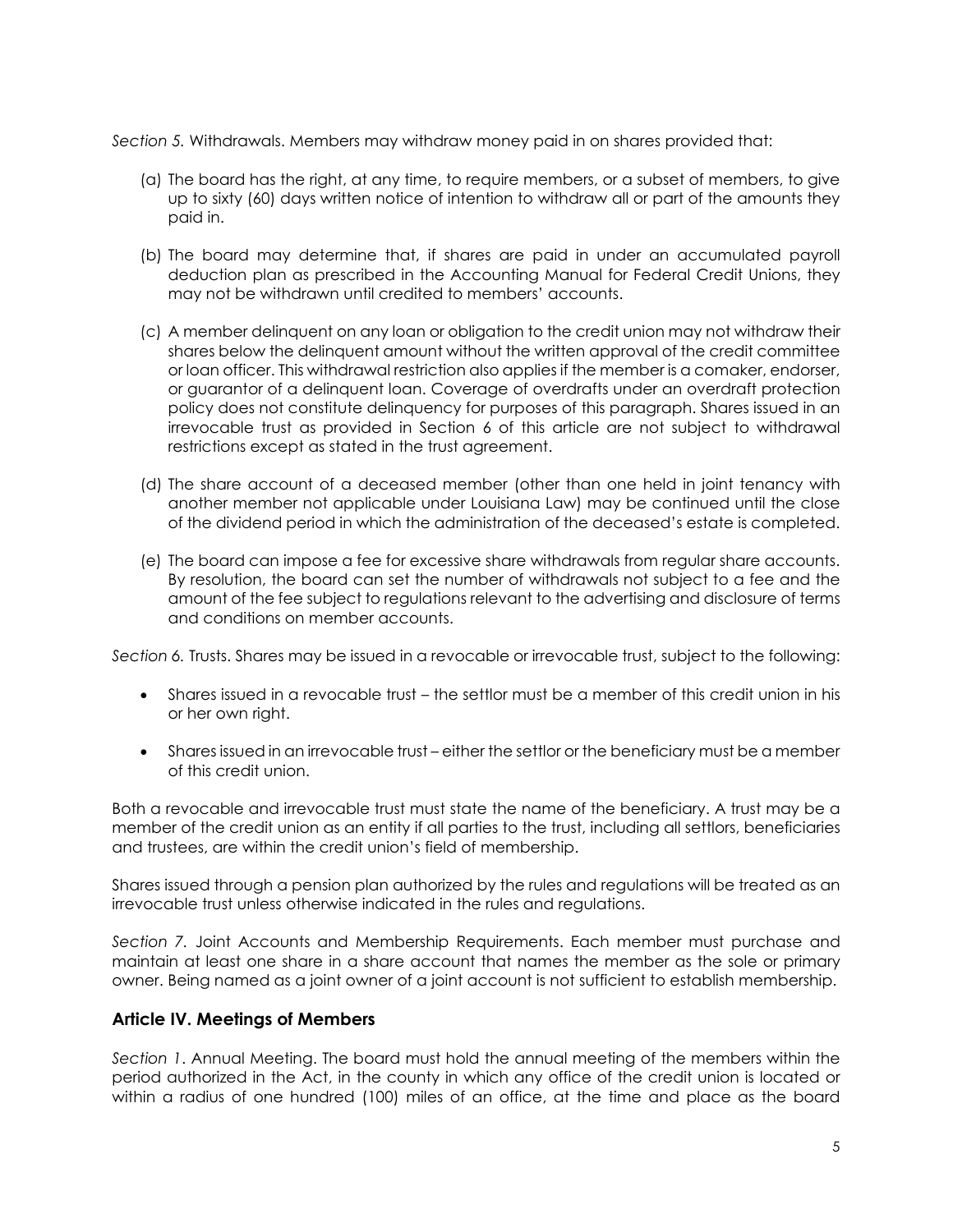determines and announces in the notice of the annual meeting. This credit union may permit virtual attendance and participation in the annual meeting, provided that an in-person meeting complying with the geographic requirements of this paragraph is also held.

*Section 2.* Notice of Meetings Required.

(a) The secretary must give written notice to each member at least thirty (30) but no more than seventy-five (75) days before the date of any annual meeting. The secretary must give written notice to each member at least seven (7) days before the date of any special meeting of the members and at least forty-five (45) but no more than ninety (90) days before the date of any meeting to vote on a merger with another credit union. The secretary may deliver the notice in person, by mail to the member's address, or, for members who have opted to receive statements and notices electronically, by electronic mail. The secretary must give notice of the annual meeting by posting the notice in a conspicuous place in the office of this credit union where members may read it at least thirty (30) days before the meeting. The secretary must also prominently display the notice on the credit union's website if such credit union maintains a website.

*Section 3.* Special Meetings.

- (a) The board chair, the board of directors by majority vote, or the supervisory committee as provided in these bylaws may call a special meeting of the members. The chair must call and hold a special meeting within thirty (30) days of receipt of a written request from twenty-five (25) members or five percent (5%) of the members as of the date of the request, whichever number is larger. However, a request of no more than seven hundred fifty (750) members may be required to call a special meeting.
- (b) The credit union may hold a special meeting at any location permitted for the annual meeting.

*Section 4.* Items of Business for Annual Meeting and Rules of Order for Annual and Special Meetings. The suggested order of business at annual meetings of members is:

- (a) Ascertain that a quorum is present.
- (b) Reading and approval or correction of the minutes of the last meeting.
- (c) Report of directors, if there is one. For credit unions participating in the Community Development Revolving Loan Program, the directors must report on the credit union's progress on providing needed community services, if required by NCUA Regulations.
- (d) Report of the financial officer or the chief management official.
- (e) Report of the credit committee, as required by Section 115 of the Act.
- (f) Unfinished business.
- (g) New business other than elections.
- (h) Elections, as required by Section 111 of the Act.
- (i) Adjournment.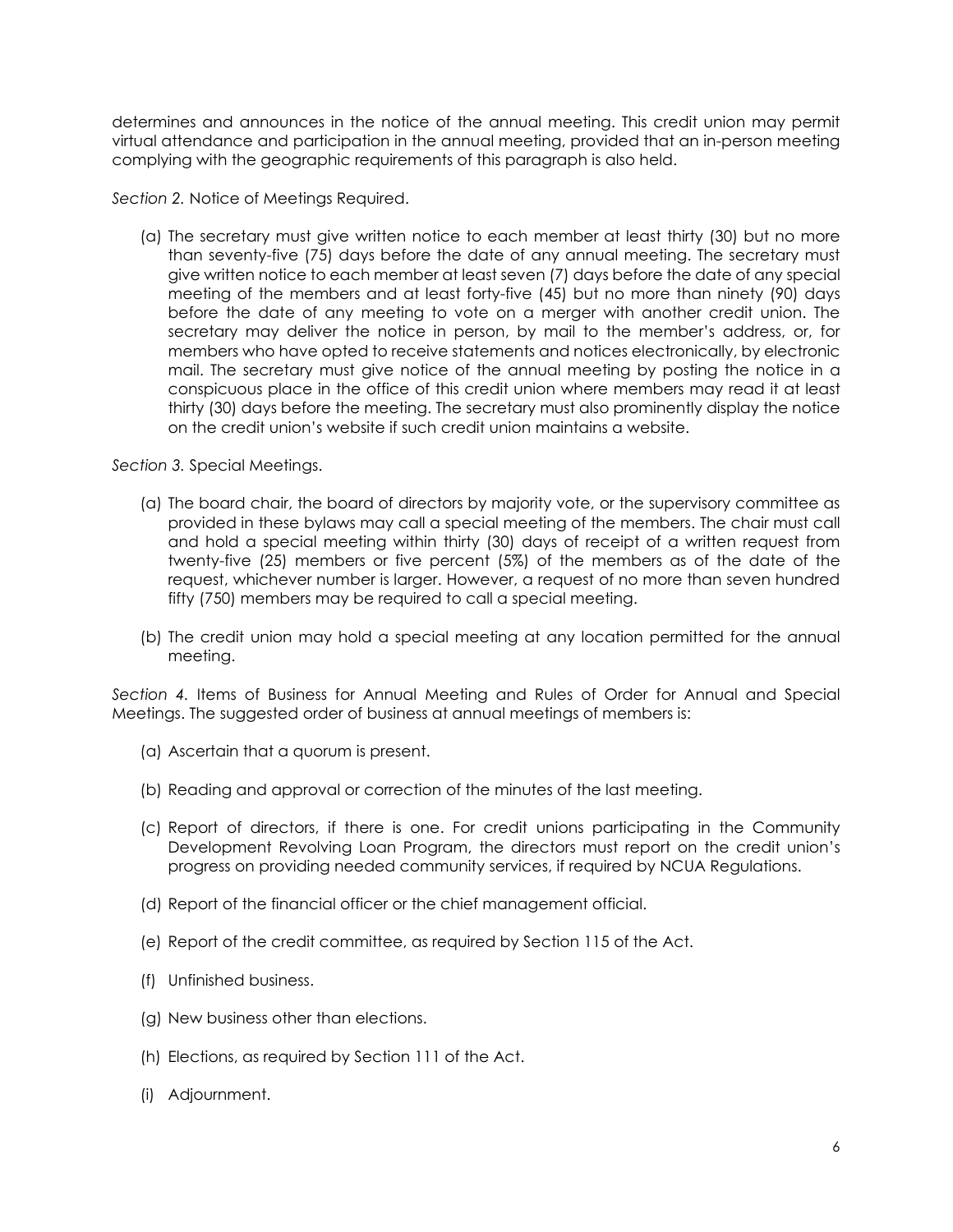(j) To the extent consistent with these bylaws, the board will conduct all meetings of the members according to "Robert's Rules of Order." The order of business of the annual meeting may vary from the suggested order, provided it includes all required items and complies with the rules of procedure adopted by the credit union.

*Section 5.* Quorum. Except as otherwise provided, fifteen (15) members constitute a quorum at annual or special meetings. If a quorum is not present, the board may adjourn to a date at least seven (7) but not more than fourteen (14) days thereafter. The members present at any adjourned meeting will constitute a quorum, regardless of the number of members present. The board must give the same notice for the adjourned meeting as prescribed in Section 2 of this article for the original meeting, except that they must give notice at least five (5) days before the date of the meeting fixed in the adjournment.

### **Article V. Elections**

#### **In-Person Elections; Nominating Committee and Nominations by Petition**

*Section 1.* Nomination Procedures.

- (a) At least one hundred twenty (120) days before each annual meeting the chair will appoint a nominating committee of three or more members. The nominating committee will nominate at least one member for each vacancy, including any unexpired term vacancy, for which elections are being held, and determine that the members nominated are agreeable to the placing of their names in nomination and will accept office if elected. The nominating committee must widely publicize the call for nominations to all members by any medium and interview each member that meets any qualifications established by the nominating committee.
- (b) At least ninety (90) days before the annual meeting, the nominating committee files its nominations with the secretary of the credit union. At least seventy-five (75) days before the annual meeting, the secretary notifies, in writing, all members eligible to vote that they may make nominations for vacancies by petition signed by one percent (1%) of the members with a minimum of twenty (20) and a maximum of five hundred (500). The secretary may use electronic mail to notify members who have opted to receive notices or statements electronically.
- (c) The written notice must specify that the credit union will not conduct the election by ballot and there will be no nominations from the floor when the number of nominees equals the number of open positions.
- (d) The notice will include, in a form approved by the board of directors, a brief statement of qualifications and biographical data for each nominee submitted by the nominating committee. Each nominee by petition must submit a similar statement of qualifications and biographical data with the petition.
- (e) The written notice must state the closing date for receiving nominations by petition. At least forty (40) days before the annual meeting, nominee(s) must file the nomination petition with the secretary of the credit union. To be effective, nominee(s) must include a signed certificate with the nomination petition stating that the are agreeable to nomination and will serve if elected to office.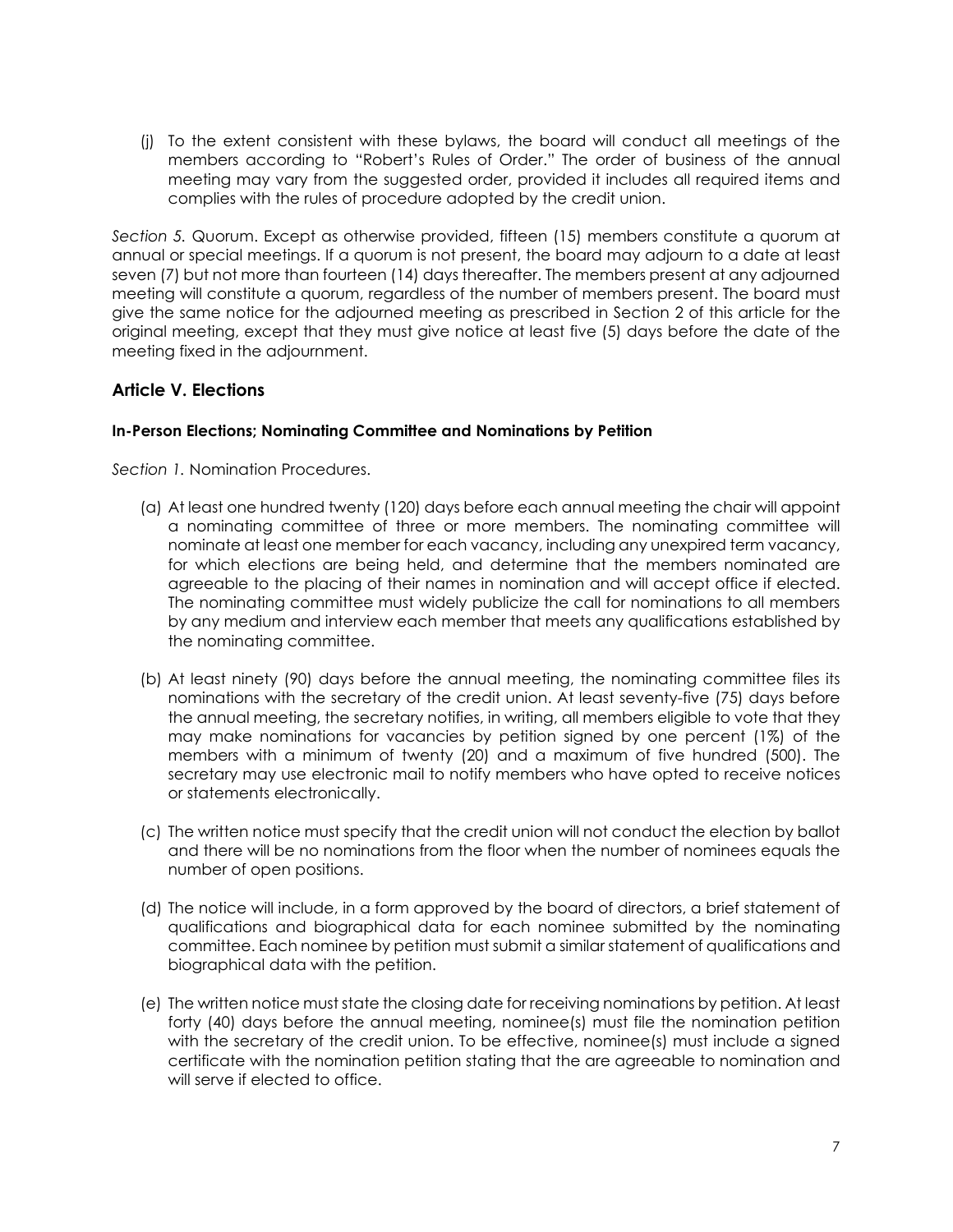(f) At least thirty-five (35) days before the annual meeting, the secretary will post the nominations by petition along with those of the nominating committee in a conspicuous place in each credit union office and on the credit union's website (if the credit union maintains a website).

*Section 2.* Election Procedures.

- (a) The secretary must place all persons nominated by either the nominating committee or by petition before the members. When nominations are closed, the chair appoints the election tellers. The election tellers distribute the ballots, collect the ballots, and tally the votes, and the chair announces the results. Except when there is only one nominee for each open office, all elections are by ballot and determined by the plurality of vote.
- (b) There are no nominations from the floor if there are sufficient nominations by the nominating committee or by petition to provide at least one nominee for each open position. If there are nominations from the floor and they result in more nominees than open positions, the chair will close nominations, and appoint election tellers. The election tellers distribute the ballots, collect the ballots and tally the votes, and the chair announces the results. If there is only one nominee for each open office, the chair may take a voice vote or declare the election of each nominee by general consent or acclamation.

*Section 3.* Order of Nominations. Nominations may be in the following order:

- (a) Nominations for directors.
- (b) Nominations for credit committee members, if applicable. Elections may be by separate ballots following the same order as the above nominations or, if preferred, may be by one ballot for all offices.

*Section 4.* Proxy and Agent Voting. Members cannot vote by proxy. A member other than a natural person may vote through an agent designated in writing for the purpose.

*Section 5.* One Vote Per Member. Irrespective of the number of shares, no member has more than one vote.

*Section 6.* Submission of Information Regarding Credit Union Officials to NCUA. The secretary must forward the names and business addresses of board members, board officers, executive committee, credit committee members, if applicable, and supervisory committee members to the Administration in accordance with the Act and regulations in the manner as required by the Administration.

*Section 7.* Minimum Age Requirement. Members must be at least eighteen (18) years of age by the date of the meeting (or for appointed offices, the date of appointment) in order to vote at meetings of the members, hold elective or appointive office, sign nominating petitions, or sign petitions requesting special meetings. Members must be at least twenty-one (21) years of age to hold elective or appointive office.

*Section 8.* Absentee Ballots. Election option section not applicable.

### **Article VI. Board of Directors**

*Section 1.* Number of Members. The board consists of nine (9) directors, all of whom must be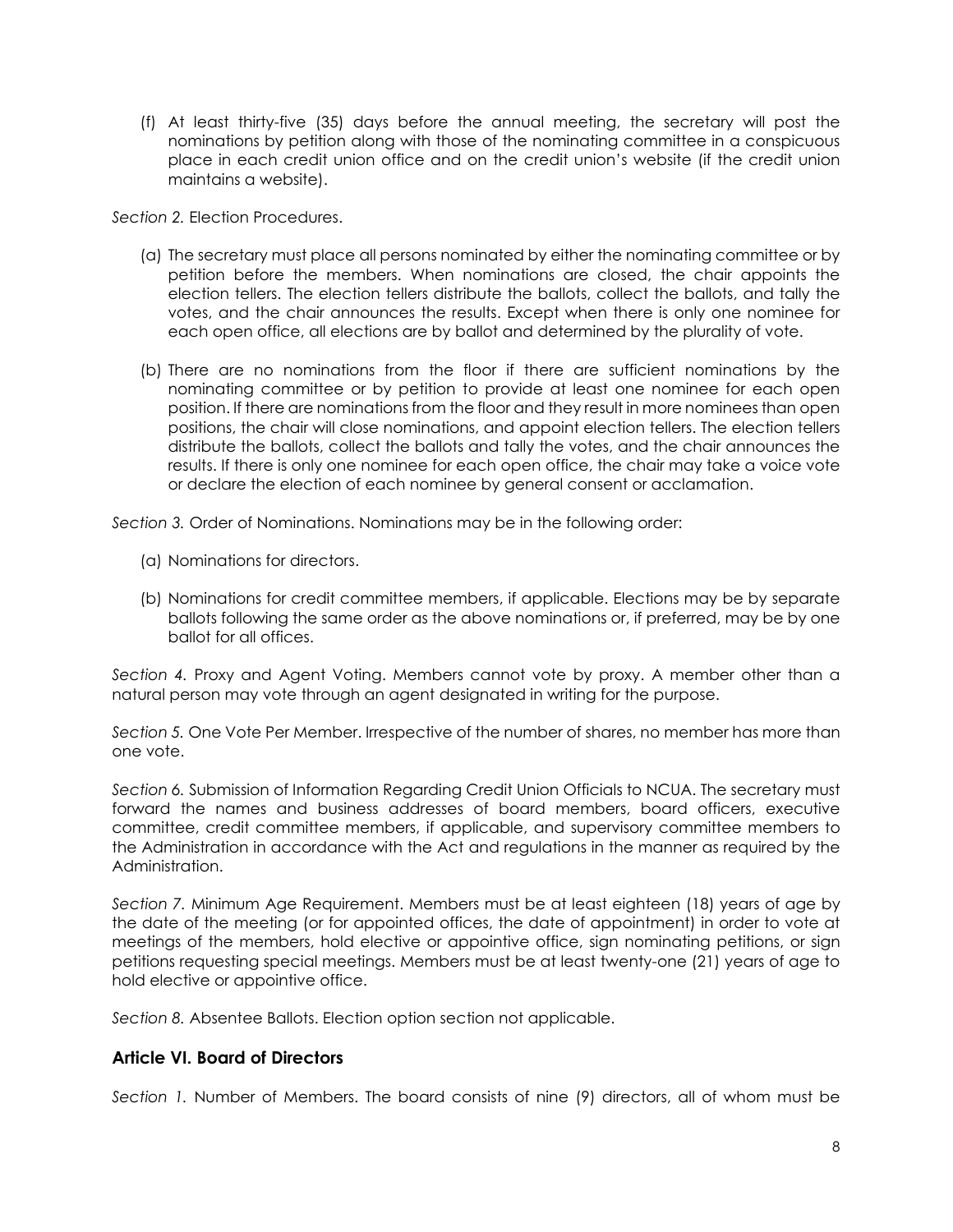members. By resolution, the board may change the number of directors to an odd number not fewer than five (5) or more than fifteen (15). The board may not reduce the number of directors unless there is a corresponding vacancy as a result of a death, resignation, expiration of a term of office, or other action provided by these bylaws. The board must file a copy of the resolution covering any increase or decrease in the number of directors with the official copy of the bylaws.

*Section 2.* Composition of Board and Committees.

One (1) director may be a paid employee of the credit union.

The board may appoint a management official who may be a member of the board and one or more assistant management officials who may be a member of the board. If the board permits the management official or assistant management official(s) to serve on the board, he or she may not serve as the chair.

No more than three (3) immediate family members, or those persons living in the same household, of a director may be a paid employee of the credit union.

The total number of directors serving who fall into the categories below must not constitute a majority of the board:

- Management official plus assistant management official(s) plus other employees;
- Immediate family members or persons in the same household as the management official, assistant management official(s), and other employees; or
- Management official plus assistant management official(s) plus other employees, plus immediate family members or persons in the same household as management officials, assistant management officials, and other employees.

One committee member may be a paid employee of the credit union. One immediate family members, or those persons living in the same household, of a committee member may be a paid employee of the credit union.

No director or committee member, who is not then a paid employee of the credit union, may become a paid employee of this credit union for a minimum of two (2) years from the date the official terminates his or her position as a director or committee member.

*Section 3*. Terms of Office. Terms for directors are for periods of two (2) or three (3) years as decided by the board. All terms must be for the same number of years and until the election and qualification of successors. Terms are set and staggered at the first meeting, or when the number of directors changes, so that approximately an equal number of terms expire at each annual meeting.

*Section 4.* Vacancies. The directors, by majority vote, will fill any vacancy on the board, credit committee, if applicable, or supervisory committee as soon as possible. If all director positions become vacant at once, the supervisory committee immediately becomes the temporary board of directors and must follow the procedures in Article IX, Section 3. Directors and credit committee members appointed to fill a vacancy hold office only until the next annual meeting. The FCU's members then vote to select a candidate to fill the remainder of the original director's unexpired term. Members of the supervisory committee appointed to fill a vacancy on the supervisory committee hold office through the remainder of the unexpired term.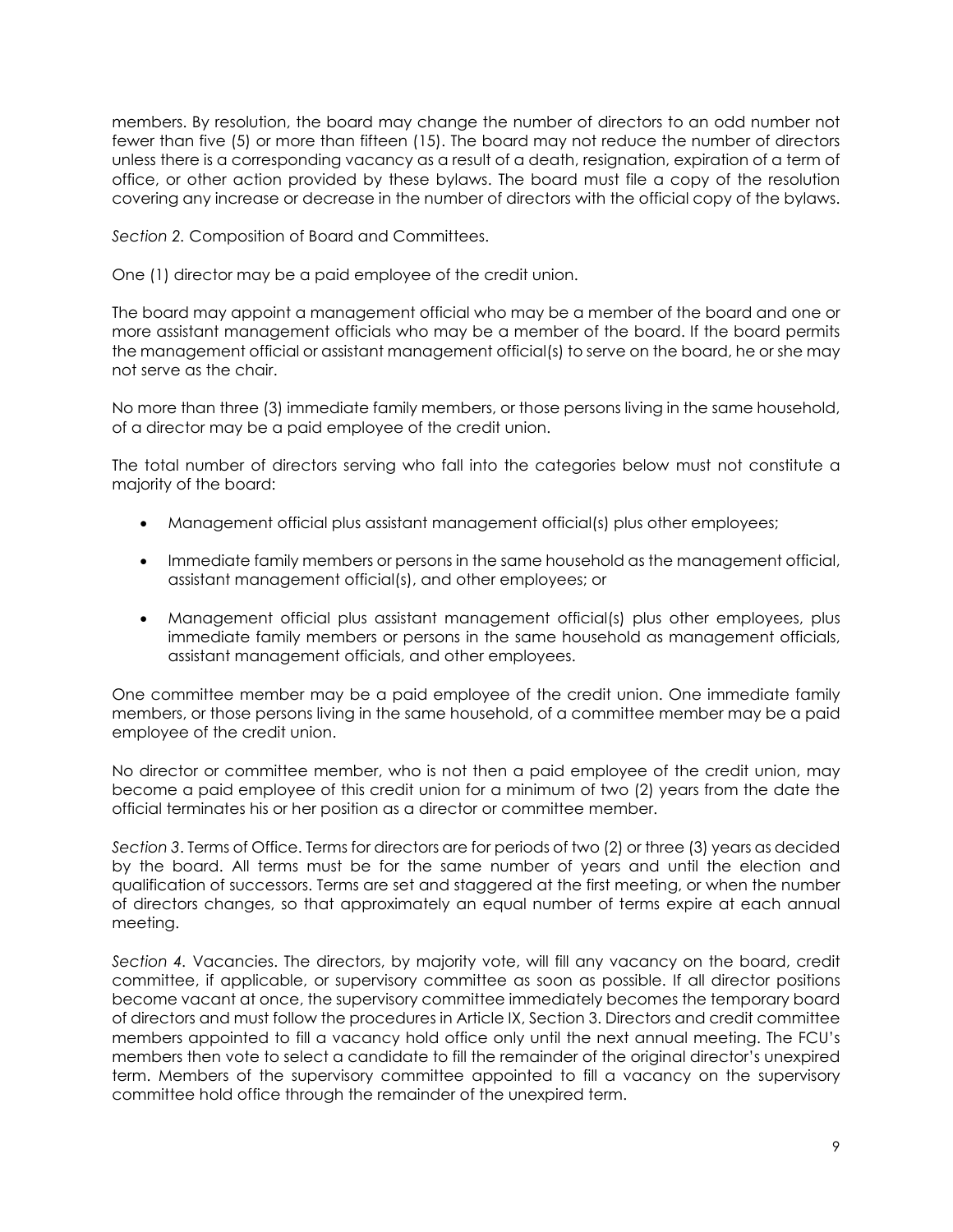*Section 5.* Regular and Special Meetings. The board must hold a regular meeting each month at the time and place fixed by resolution. The board must conduct one regular meeting each calendar year in person.

If a quorum of the board is present at the in-person meeting, the remaining board members may participate by audio or video teleconference. The board may conduct the other regular meetings by audio or video teleconference. The chair, or in the chair's absence the ranking vice chair, may call a special meeting of the board at any time and must do so upon written request of a majority of the directors. The chair, or in the chair's absence the ranking vice chair, will fix the time and place of special meetings unless the board directs otherwise. The board will give notice of all meetings in the manner set by resolution. The board may conduct special meeting by audio or video teleconference. The board may take action and vote on resolutions without a meeting. The board must first obtain unanimous consent for the action in writing or by electronically recorded means

*Section 6.* Board Responsibilities. The board has the general direction and control of the affairs of this credit union. The board is responsible for performing all the duties customarily done by boards of directors. This includes but is not limited to:

- (a) Directing the affairs of the credit union in accordance with the Act, these bylaws, the rules and regulations and sounds business practices.
- (b) Establishing programs to achieve the purposes of this credit union as stated in Article I, Section 2, of these bylaws.
- (c) Establishing lending policies, a loan collection program, and authorizing the charge-off of uncollectible loans.
- (d) Establishing policies to address training for directors and volunteer officials in areas such as ethics and fiduciary responsibility, regulatory compliance, and accounting.
- (e) Ensuring that staff and volunteers who handle the receipt, payment or custody of money or other property of this credit union; or property in its custody as collateral or otherwise, are properly bonded in accordance with the Act and regulations.
- (f) Performing additional acts and exercising additional powers as required or authorized by applicable law and regulation.
- (g) Reviewing denied loan applications of members who file written requests for review.
- (h) Appointing one or more loan officers and delegating to those officers the power to approve or disapprove loans, lines of credit or advances from lines of credit.
- (i) In its discretion, appointing a loan review committee to review loan denials and delegating to the committee the power to overturn denials of loan applications. The committee will function as a mid-level appeal committee for the board. The board must review all loans denied by the committee upon written request of the member.

*Section 7*. Quorum. A majority of directors, including any vacant positions, constitutes a quorum for the transaction of business at any meeting. A majority of the directors holding office constitutes a quorum to fill any vacancies as stated in Section 4 of this article. Less than a quorum may adjourn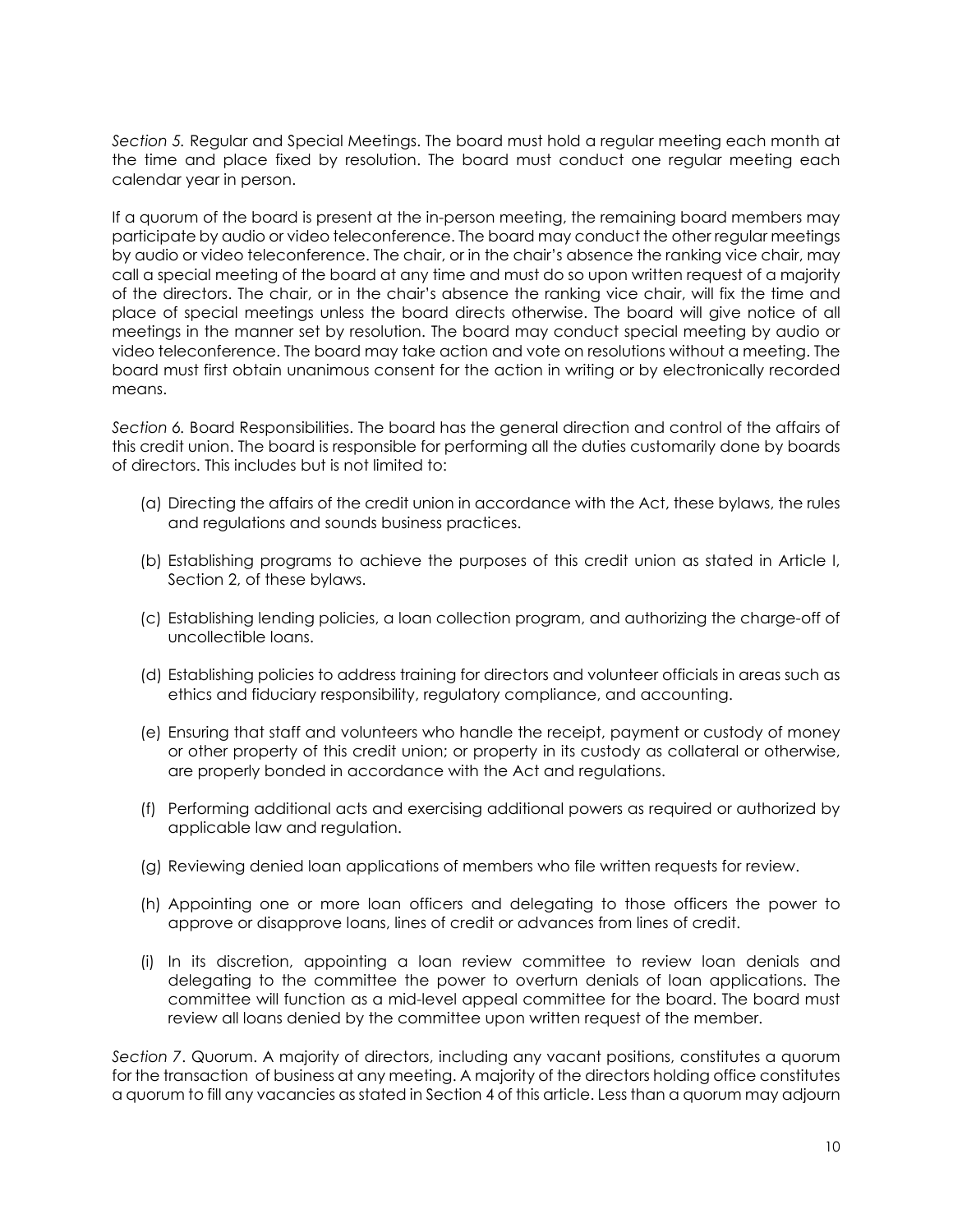from time to time until a quorum is in attendance.

*Section 8.* Attendance and Removal.

- (a) If a director or a credit committee member, if applicable, fails to attend regular meetings of the board or credit committee, respectively four (4) meetings within any twelve (12) consecutive months or otherwise fails to perform any significant duties as a director or a credit committee member, the board may declare the office vacant and fill the vacancy as provided in the bylaws.
- (b) The board may remove any board officer from office for failure to perform any significant duties as an officer. Prior to removal, the board must give the officer reasonable notice and an opportunity to respond to the issues.
- (c) When any board officer, membership officer, executive committee member or investment committee member is absent, disqualified, or otherwise unable to perform the duties of the office, the board may by resolution designate another member of this credit union to fill the position temporarily. The board may also, by resolution, designate another member or members of this credit union to act on the credit committee when necessary in order to obtain a quorum.

*Section 9.* Suspension of Supervisory Committee Members. The board may suspend any member of the supervisory committee by a majority vote. In the event of a suspension, the board must hold a special meeting of the members at least seven (7) but no more than fourteen (14) days after any suspension. The members will decide whether to remove or to restore the suspended committee member of the supervisory committee.

*Section 10.* Director Emeritus. The board of directors may appoint any former director who served on the board at least twenty (20) years as "Director Emeritus." The board may substitute suitable volunteer service time for some of the board service time provided the candidate has served at least ten (10) years on the board. The individuals appointed directors emeritus function as an advisory committee to the board of directors. Terms for directors emeritus are two(2) years. The board may increase or decrease the number of directors emeritus, or shorten or extend any director emeritus's term, by resolution. Unless separately elected or appointed, directors emeritus are not a member of any other committee of the credit union. Directors emeritus are not a member or officer of the board of directors; they may not vote on any matter before the board or any other committee of the credit union; they may not receive any compensation from the credit union; and they are not required to attend any meetings or authorized to perform any duties other than providing advice to the credit union's board, staff and other committees as needed.

### **Article VII. Board Officers, Management Officials and Executive Committee**

Section 1. Board Officers. The board elects the following officers from their number: a chair, one or more vice chairs, a financial officer, and a secretary. The board determines the title and rank of each board officer and records them in the addendum to this article. The board may compensate one board officer, the CEO, for services as they determine. If the board elects more than one vice chair, the board determines their rank as first vice chair, second vice chair, and so on. The same person may hold the offices of the financial officer and secretary. If the board permits a management official or assistant management official to serve on the board, he or she may not serve as the chair. Unless removed as provided in these bylaws, the board officers elected at the first meeting of the board hold office until the first meeting of the board following the first annual meeting of the members and until the election and qualification of their respective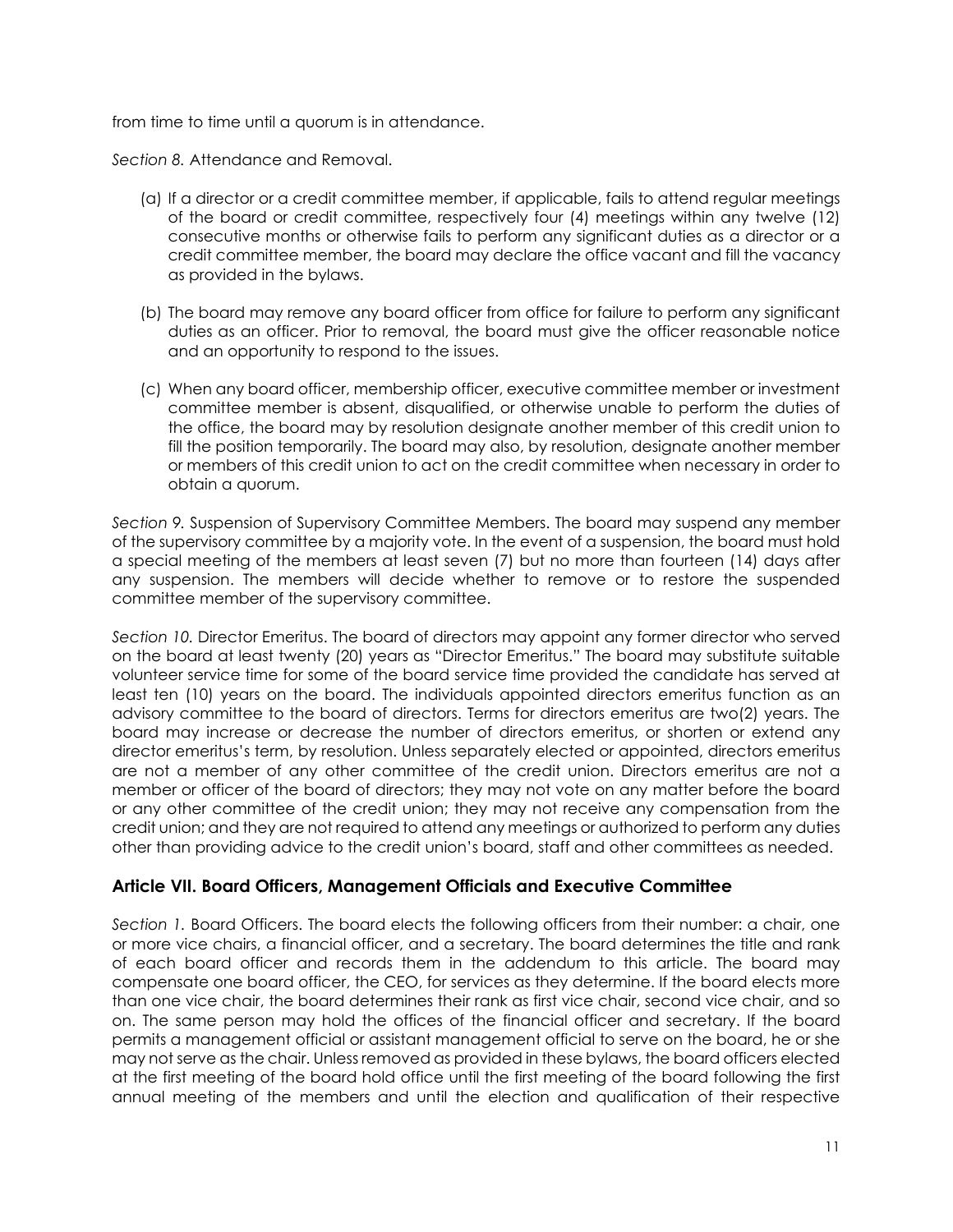#### successors.

*Section 2.* Election and Term of Office. The board must hold a meeting not later than seven (7) days after the annual meeting to elect officers. Board officers hold office for a (1) one-year term and until the election and qualification of their respective successors. Any person elected to fill a vacancy caused by the death, resignation, or removal of an officer is elected by the board to serve only for the unexpired term of that officer and until a successor is duly elected and qualified.

*Section 3.* Duties of Chair. The chair presides at all meetings of the members and at all meetings of the board, unless disqualified through suspension by the supervisory committee. The chair also performs other duties customarily assigned to the office of the chair or duties directed to perform by resolution of the board that are not inconsistent with the Act, regulations, and these bylaws.

*Section 4.* Approval Required. The board must approve all individuals authorized to sign all notes, checks, drafts, and other orders for disbursement of credit union funds.

*Section 5.* Vice Chair. The ranking vice chair has and may exercise all the powers, authority, and duties of the chair during the chair's absence or inability to act.

*Section 6.* Duties of Financial Officer.

- i. The financial officer manages this credit union under the control and direction of the board unless the board has appointed a management official to act as general manager. Subject to limitations, controls and delegations the board may impose, the financial officer will:
	- (a) Have charge over all funds, securities, valuable papers and other assets of this credit union.
	- (b) Provide and maintain full and complete records of all the assets and liabilities of this credit union in accordance with prescribed law, regulation, and Administration guidance.
	- (c) Within twenty (20) days after the close of each month, prepare and submit to the board, a financial statement showing the condition of this credit union as of the end of the month, including a summary of delinquent loans; and post a copy of the statement in a conspicuous place in the office of the credit union where it will remain until replaced by the next month's financial statement.
	- (d) Ensure that financial and other reports the Administration may require are prepared and sent.
	- (e) Within standards and limitations set by the board, employ sufficient staff to run the credit union, and have the power to remove these employees.
	- (f) Perform other duties customarily assigned to the office of the financial officer or duties assigned by board resolution that are not inconsistent with the Act, regulations, and these bylaws.
- ii. The board may employ one or more assistant financial officers, none of whom may also hold office as chair or vice chair. The board may authorize them, under the direction of the financial officer, to perform any of the duties falling to the financial officer, including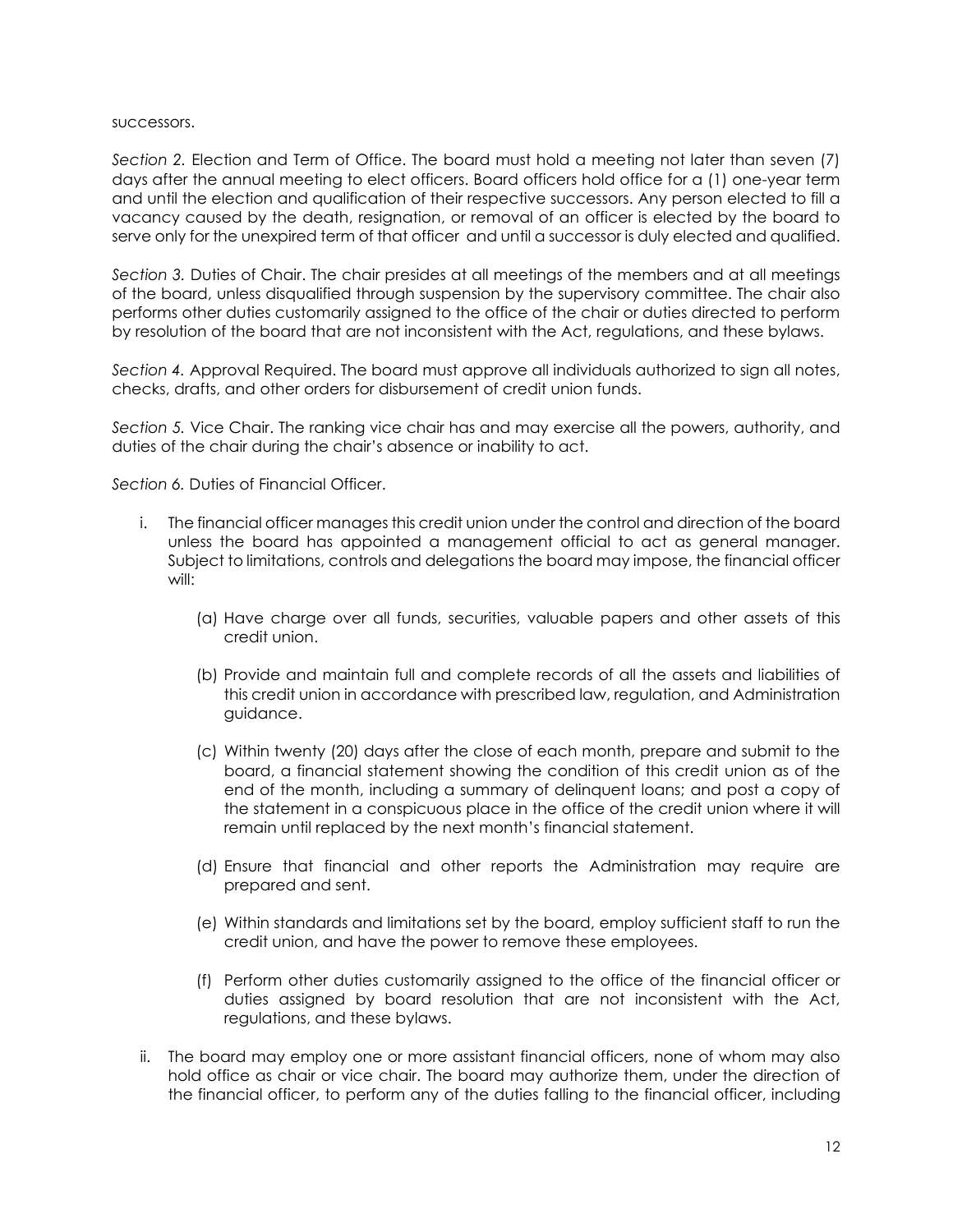the signing of checks. When designated by the board, any assistant financial officer may also act as financial officer during the financial officer's temporary absence or temporary inability to act.

*Section 7.* Duties of Management Official and Assistant Management Official. The board may appoint a management official who is under the direction and control of the board or of the financial officer as determined by the board. The board may assign any or all of the responsibilities of the financial officer described in Section 6 of this article. The board will determine the title and rank of each management official and record them in the addendum to this article. The board may employ one or more assistant management officials. The board may authorize assistant management officials under the directions of the management official, to perform any of the duties falling to the management official, including the signing of checks. When designated by the board, any assistant management official may also act as management official during the management official's temporary absence or temporary inability to act.

*Section 8.* Board Powers Regarding Employees. The board employs, fixes the compensation, and prescribes the duties of employees as necessary, and has the power to remove employees, unless it has delegated these powers to the financial officer or management official. Management does not have the power or duty to employ, prescribe the duties of, or remove necessary clerical and auditing assistance employed or used by the supervisory committee or remove any loan officer appointed by the credit committee.

*Section 9.* Duties of Secretary. The secretary prepares and maintains full and correct records of all meetings of the members and of the board. The secretary will prepare a record of each respective meeting within seven (7) days after its completion. The secretary must promptly inform the Administration in writing of any change in the address of the office of this credit union or the location of its principal records. The secretary provides the proper notice of all meetings of the members in the manner prescribed in these bylaws. The secretary also performs other duties as directed by resolution of the board that are not inconsistent with the Act, regulation, and these bylaws. The board may employ one or more assistant secretaries, none of whom may also hold office as chair, vice chair, or financial officer, and may authorize them under direction of the secretary to perform any of the duties assigned to the secretary.

*Section 10.* Executive Committee. As authorized by the Act, the board may appoint an executive committee of not fewer than three (3) directors to serve at it's pleasure, to act for it with respect to the board's specifically delegated functions. When making delegations to the executive committee, the board must be specific with regard to the committee's authority and limitations related to the particular delegation. The board may also authorize any of the following to act upon membership applications under conditions the board and these bylaws may prescribe: an executive committee; a membership officer(s) appointed by the board from the membership, other than a board member paid as an officer; the financial officer; any assistant to the paid officer of the board or to the financial officer; or any loan officer. The board may not compensate the executive committee member or membership officer as such.

*Section 11.* Investment Committee. The board may appoint an investment committee composed of not less than two (2), to serve at its pleasure to have charge of making investments under rules and procedures established by the board. The board may not compensate any member of the investment committee as such.

Addendum: The board must list the positions of the board officers and management officials of this credit union. They are as follows: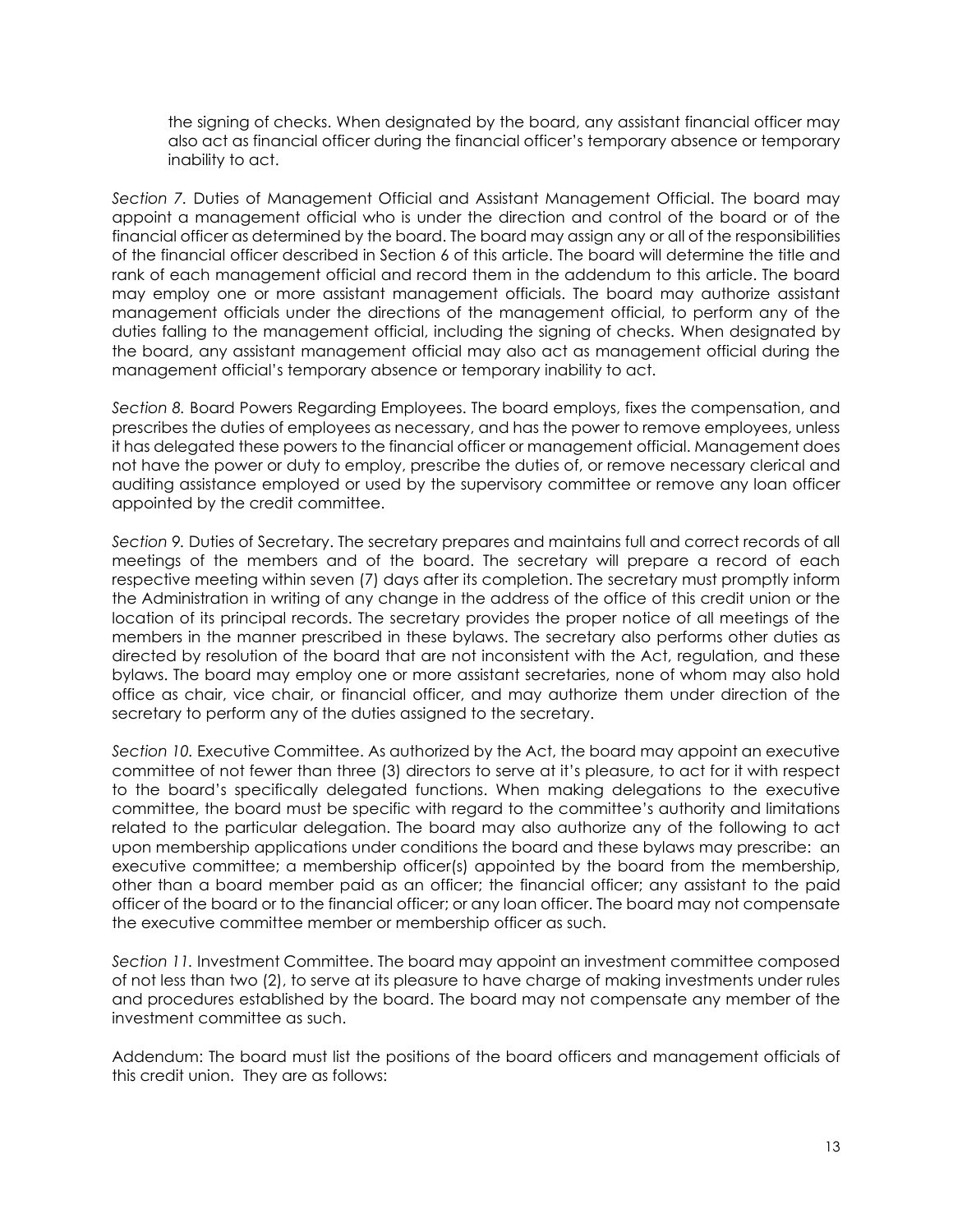| <b>Position</b>            | <b>Credit Union Title</b> | <b>Officer or Official Name</b> |
|----------------------------|---------------------------|---------------------------------|
| <b>Board Chair</b>         |                           | Joseph Phillips                 |
| 1st Vice Chair             |                           | Don Murphy                      |
| 2 <sup>nd</sup> Vice Chair |                           | Jackie Green                    |
| Treasurer/Secretary        |                           | Johnnie Wilbanks                |
| Management Official        | Chief Executive Officer   | Christopher Craighead           |
| <b>Director</b>            |                           | Carolyn Mills                   |
| <b>Director</b>            |                           | Willie Woodard                  |
| <b>Director</b>            |                           | Wayne Hendricks                 |
| <b>Director</b>            |                           | Charlene Brakefield             |

# **Article VIII. Loan Officers (No Credit Committee)**

*Section 1.* Records of Loan Officer; prohibition on loan officer disbursing funds. Each loan officer must maintain a record of each approved or not approved transaction within seven (7) days of the filing of the application or request. This record then becomes a part of the records of the credit union. No individual may disburse funds of this credit union for any application or share withdrawal that the individual has approved as a loan officer.

*Section 2.* Loan Officer Duties. For each loan, the loan officer must review the character and financial condition of the applicant and their surety, if any. The loan officer will ascertain the applicant's ability to fully and promptly repay the loan. The credit union may use an automated loan processing system to conduct this review, subject to the conditions set forth in Section 3, below. Where appropriate, the loan officer should provide, or refer applicants to, financial counseling assistance.

*Section 3.* Unapproved Loans Prohibited. The loan officer must approve all loans. Loan terms and rates must comply with applicable law and regulations. If the credit union uses an automated lending system, the loan officer must review all loan applications the system has denied, and review at least a sample of approved loans to screen for fraud and ensure the automated system is functioning within the lending policies the board has established.

*Section 4.* Lending Procedures. The loan officer or automated lending system determine the required security, if any, and the terms of repayment for each application. All lending decisions and loan terms must comply with applicable law and regulation, these bylaws, and board policy. The security furnished must be adequate in quality and character as well as consistent with sound lending practices. When the credit union does not have the funds available to make all the loans requested, the loan officer should give preference, in all cases, to the smaller applications if the need and credit factors are nearly equal.

### **Article IX. Supervisory Committee**

*Section 1.* Appointment and Membership. The board appoints the supervisory committee from members of this credit union. One of the committee members may be a director other than the financial officer or the officer of the board. The board determines the number of members on the committee, which may not be fewer than three (3) or more than five (5). No member of the credit committee, if applicable, or employee of this credit union may be appointed to the committee. Terms of committee members are for periods of one (1), two (2), or three (3) years as decided by the board.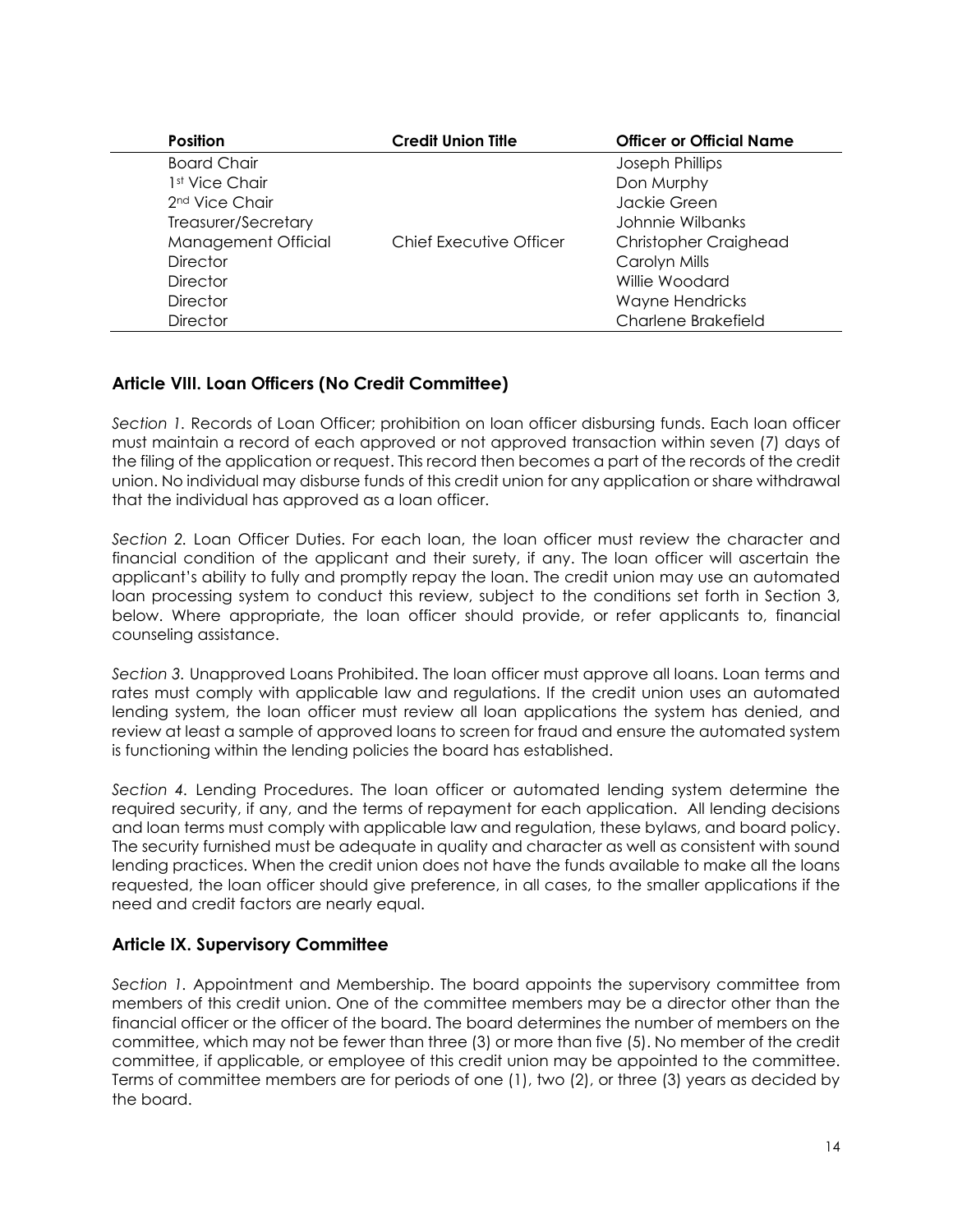However, all terms are for the same number of years and until the appointment and qualification of successors. Terms are set and staggered at the beginning, or on the increase or decrease in the number of committee members so that approximately an equal number of terms expire at each annual meeting.

*Section 2.* Officers of Supervisory Committee. The supervisory committee members choose from their number a chair and a secretary. The secretary prepares, maintains, and has custody of all records of the committee's actions. The same person may hold the offices of chair and secretary.

*Section 3.* Duties of Supervisory Committee.

- (a) The supervisory committee makes, or arranges for, the audits, and prepares and submits the written reports required by the Act and regulations. The committee may employ and use the clerical and auditing assistance required to carry out its responsibilities. The committee may request the board to provide compensation for this assistance. It will prepare and forward to the Administration required reports.
- (b) If all director positions become vacant at once, the supervisory committee immediately assumes the role of the board of directors. The supervisory committee acting as the board must generally call and hold a special meeting to elect a board. That board will serve until the next annual meeting. They must hold the special meeting at least seven (7) but no more than fourteen (14) days after all director positions became vacant. Nominations for the board at the special meeting are by petition or from the floor. However, the supervisory committee may forego the special meeting if the next annual meeting will occur within forty-five (45) days after all the director positions become vacant.
- (c) The supervisory committee acting as the board may not act on policy matters. However, directors elected at a special meeting have the same powers as directors elected at the annual meeting.

*Section 4.* Verification of Accounts. The supervisory committee will cause the verification of the accounts of members with the records of the financial officer from time to time and not less frequently than as required by the Act and regulations. The committee must maintain a record of this verification.

*Section 5.* Powers of Supervisory Committee – Removal of Directors and Credit Committee Members. By unanimous vote, the supervisory committee may suspend any director, board officer, or member of the credit committee. In the event of a suspension, the supervisory committee must call a special meeting of the members to act on the suspension. They must hold the meeting at least seven (7) but no more than fourteen (14) days after the suspension. The chair of the committee acts as chair of the meeting unless the members select another person to act as chair.

*Section 6.* Powers of Supervisory Committee – Special Meetings. By majority vote, the supervisory committee may call a special meeting of the members to: consider any violation of the provisions of the Act, the regulations, the credit union's charter or bylaws; or to consider any practice of this credit union the committee deems to be unsafe or unauthorized.

# **Article X. Organization Meeting**

*Section 1.* Initial Meeting. When making an application for a federal credit union charter, the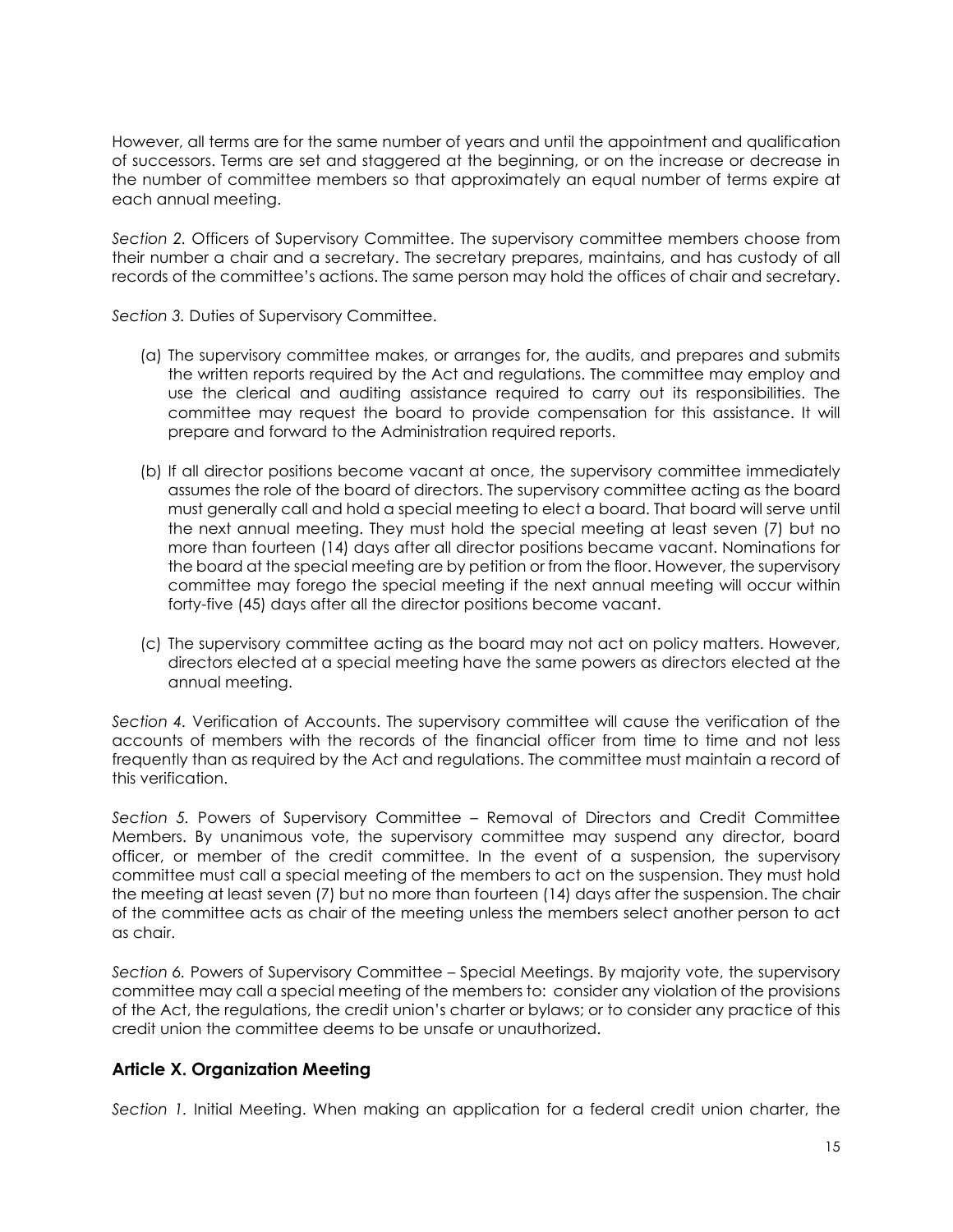subscribers to the organization certificate must meet to elect a board of directors and a credit committee, if applicable. The Agency may revoke the charter for failure to start operations within sixty (60) days after receipt of the approved organization certificate unless the Agency approves an extension of time.

*Section 2.* Election of Directors and Credit Committee. The subscribers elect a chair and a secretary for the meeting. The subscribers then elect a board of directors and a credit committee, if applicable. The elected directors or committee members will hold office until the first annual meeting of the members and until the election of their respective successors. Every person elected under this section or appointed under Section 3 of this article, must become a member within thirty (30) days of election or appointment, the office will automatically become vacant and be filled by the board.

*Section 3.* Election of Board Officers. Promptly after the elections held under the provisions of Section 2 of this article, the board must meet to elect the board officers. The officers will hold office until the first meeting of the board of directors after the first annual meeting of the members and until the election of their respective successors. The board also appoints a supervisory committee at this meeting as provided in Article IX, Section 1, of these bylaws and a credit committee, if applicable. The appointed members hold office until the first regular meeting of the board after the first annual meeting of the members and until the appointment of their respective successors.

# **Article XI. Loans and Lines of Credit to Members**

*Section 1.* Loan Purposes. The credit union may make loans to members for provident, business or productive purposes in accordance with applicable law and regulation.

*Section 2.* Delinquency. Any member whose loan is delinquent may be required to pay a late charge as determined by the board of directors.

# **Article XII. Dividends**

*Section 1.* Power of Board to Declare Dividends. The board sets dividend periods and declares dividends as permitted by the Act and applicable law and regulation.

### **Article XIII. Reserved**

### **Article XIV. Expulsion and Withdrawal**

*Section 1.* Expulsion Procedure; expulsion or withdrawal does not affect members' liability or shares. To expel a member, the credit union must:

- Call a special meeting of the members;
- Provide the member the opportunity to be heard; and
- Obtain a two-thirds vote of the members present at the special meeting.

The credit union may also expel a member under a nonparticipation policy given to each member that follows the requirements found in the Act. Expulsion or withdrawal does not relieve a member of any liability to this credit union. The credit union will pay all of their shares upon their expulsion or withdrawal less any amounts due to this credit union.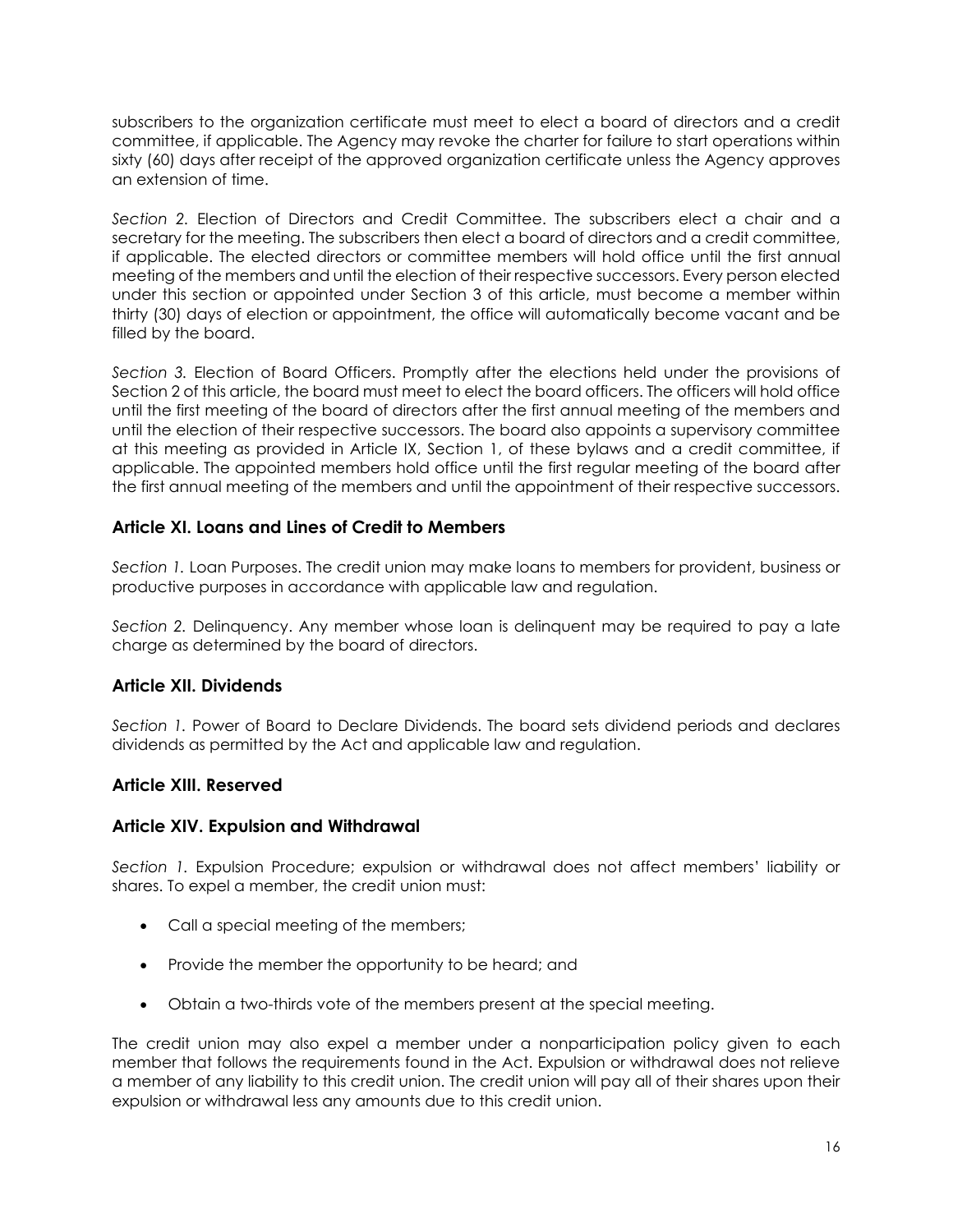### **Article XV. Minors**

*Section 1.* Minors Permitted to Own Shares. The credit union may issue shares in the name of a minor. State law governs the rights of minors to transact business with this credit union.

### **Article XVI. General**

*Section 1.* Compliance with Law and Regulation. The members, directors, officers, and employees of this credit union must exercise all power, authority, duties, and functions according to the provisions of these bylaws in strict conformity with the provisions of applicable law and regulations, and the credit union's charter and bylaws.

*Section 2.* Confidentiality. The officers, directors, members of committees and employees of this credit union must keep all member transactions and all information respecting their personal affairs in confidence, unless otherwise directed by state or federal law.

*Section 3.* Removal of Directors and Committee Members. Not withstanding any other provisions in these bylaws, any director or committee member of this credit union may be removed from office by the affirmative vote of a majority of the members present at a special meeting called for the purpose, but only after an opportunity has been given to be heard. If member votes at a special meeting result in the removal of all directors, the supervisory committee immediately becomes the temporary board of directors and must follow the procedures in Article IX, Section 3.

*Section 4.* Conflicts of Interest Prohibited. No director, committee member, officer, agent, or employee of this credit union may participate in any manner, directly or indirectly, in the consideration or determination of any question affecting his or her pecuniary or personal interest or the pecuniary interest of any corporation, partnership, or association (other than this credit union) in which he or she is directly or indirectly interested.

If the board receives a matter affecting any director's interest, the director must withdraw from the consideration or determination of that matter. If the remaining qualified directors present at the meeting plus the disqualified director or directors constitute a quorum, the remaining qualified directors, by majority vote, may exercise with respect to this matter all the powers of the board. In the event of the disqualification of any member of the credit committee, if applicable, or the supervisory committee, that committee member must withdraw from the deliberation or determination.

*Section 5.* Records. The board must preserve copies of the organization certificate of this credit union, its bylaws, any amendments to the bylaws, and any special authorizations by the Administration. The board must attach copies of the organization certificate and field of membership amendments as an appendix to these bylaws. The board must record all returns of nominations, elections, and proceedings of all regular and special meetings of the members and directors in the minutes of this credit union. The respective chair or presiding officer and the person serving as secretary of the meeting must sign all minutes of the meetings of the members, the board, and the committees. All copies and records maintained under this section may be stored physically or electronically provided that the information is readily accessible to the directors, committee members of this credit union, members, and the Administration. Moreover, signatures may be provided electronically where permissible under federal or state law.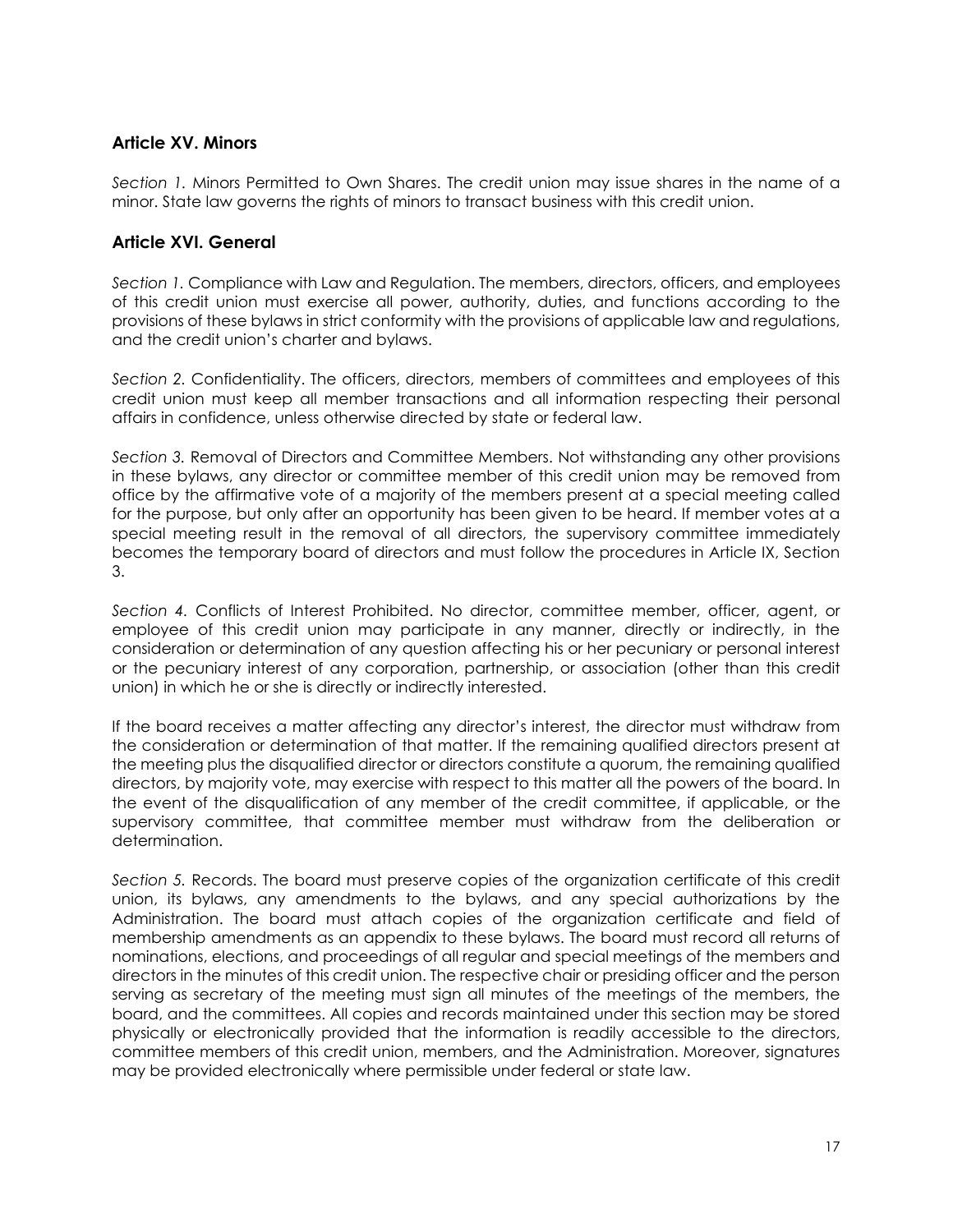*Section 6.* Availability of Credit Union Records. All books of account and other records of this credit union must be available upon request at all times to the directors, committee members of this credit union, and members provided they have a proper purpose for obtaining the records. If this credit union maintains a website currently or in the future, the board must post the bylaws of this credit union on the website. The board must also make the charter and bylaws of this credit union available for inspection by any member, upon request. If the member requests a copy of the charter or bylaws, the board will provide a copy to the member. The board may provide this copy to the member in physical or electronic copy. If the member requests a physical copy, the board may charge a reasonable fee for the physical copy.

*Section 7.* Member Contact Information. Members must keep the credit union informed of their current mailing address or, if the member has elected to receive electronic communications, their current email address.

*Section 8*. Indemnification.

(a) Subject to the limitations in § 701.33(c)(5) through (c)(7) of the regulations, the credit union may elect to indemnify to the extent authorized by the Law of the State of Louisiana.

The following individuals from any liability asserted against them and expenses reasonably incurred by them in connection with judicial or administrative proceedings to which they are or may become parties by reason of the performance of their official duties.

Current officials. Former officials. Current employees. Former employees.

- (b) The credit union may purchase and maintain insurance on behalf of the individuals indicated in paragraph (a) of this section against any liability asserted against them and expenses reasonably incurred by them in their official capacities and arising out of the performance of their official duties to the extent such insurance is permitted by the applicable State law or the Model Business Corporation Act.
- (c) The term "official" in this bylaw means a person who is a member of the board of directors, credit committee, supervisory committee, other volunteer committee (including elected or appointed loan officers or membership officers), established by the board of directors.

*Section 9.* Pronouns, Singular and Plural. Unless the context requires otherwise, words denoting the singular may be construed as denoting the plural, words of the plural may be construed as denoting the singular, and words of one gender may be construed as denoting such other gender as is appropriate.

### **Article XVIII. Definitions**

*Section 1.* General Definitions. When used in these bylaws the terms:

"Act" means the Federal Credit Union Act, as amended.

"Administration" means the National Credit Union Administration.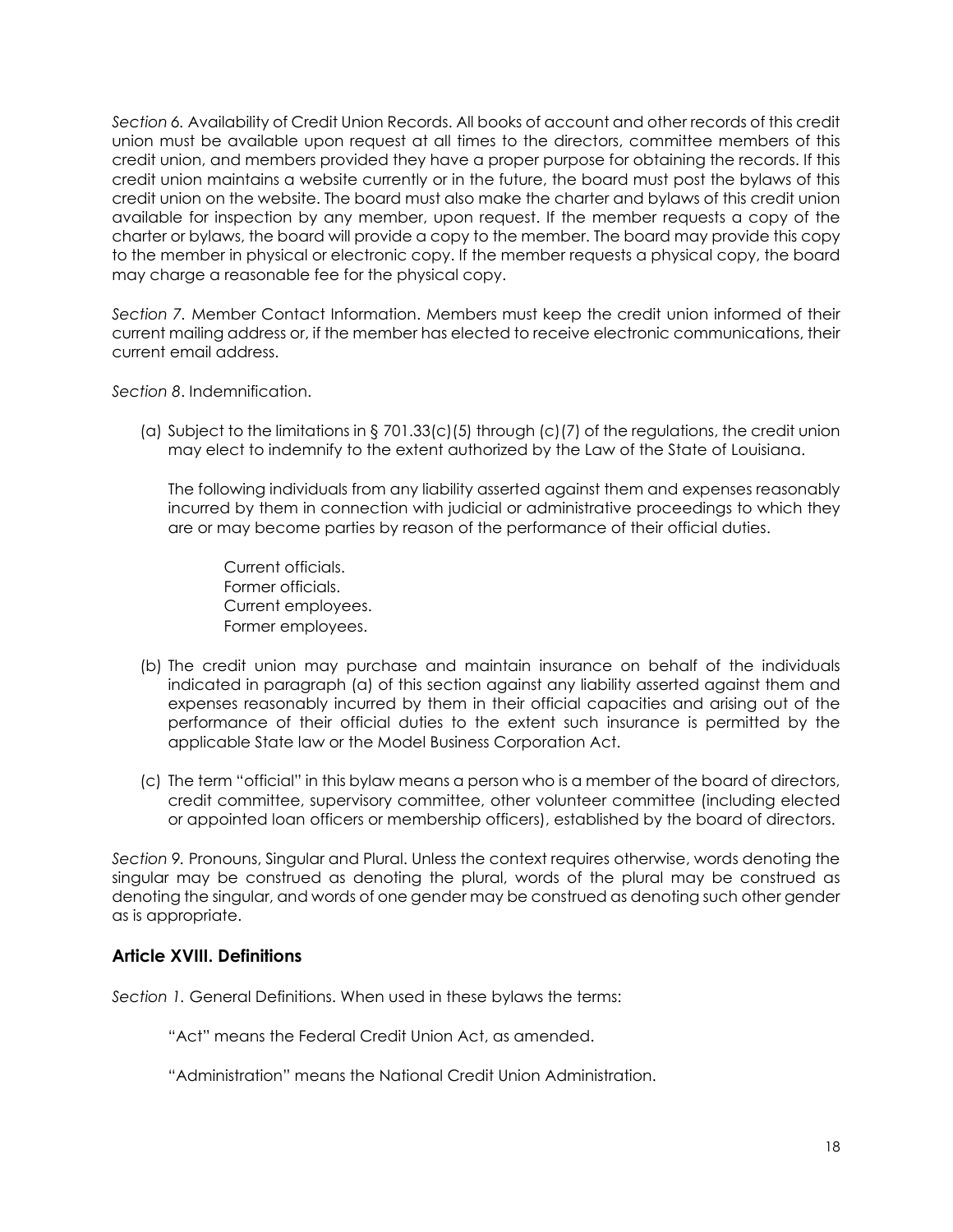"Agency" means the Regional Director, the Director of the Office of National Examinations and Supervision, or the Director of the Office of Credit Union Resources and Expansion. "Applicable law and regulations" means the Federal Credit Union Act and rules and regulations issued thereunder or other applicable federal and state statutes and rules and regulations issued thereunder as the context indicates.

"Board" means board of directors of the federal credit union.

"Board officers" means:

- 1. "Chair" means Presiding Board officer, President of the Board, Presiding Board Officer, or Chairperson.
- 2. "Vice Chair" means Vice President.
- 3. "Financial Officer" means Treasurer.
- 4. "Secretary" means Recording Officer.
- 5. "Management Official" means General Manager, Manager, President, or Chief Executive Officer

"Charter" means the approved organization certificate and field of membership issued by the National Credit Union Administration or one of its predecessors. It is the document that authorizes a group to operate as a credit union, defines the fundamental limits of its operating authority, and includes the persons the credit union is permitted to accept for membership.

"Field of membership" means the persons (including organizations and other legal entities) a credit union is permitted to accept for membership.

"Immediate family member" means spouse, child, sibling, parent, grandparent, grandchild, stepparents, stepchildren, stepsiblings, and adoptive relationships.

"Loans" means any type of loan product the credit union offers. This includes, but is not limited to, consumer loans, lines of credit, credit cards, member business loans, commercial loans, and real estate loans.

"Management" means the Board, Financial Officer, and Management Official.

"Member" means a person must:

- 1. Be eligible for membership under Section 5 of the charter;
- 2. Sign membership forms as approved by the credit union board;
- 3. Subscribe to at least one share (par value) of stock;
- 4. Pay the initial installment;
- 5. Pay an entrance fee, if required; and
- 6. Be eligible to vote upon reaching the minimum age the credit union establishes for voting and participation in the affairs of the credit union.

"Membership Officer" means a majority of the board of directors, a majority of the member of a duly authorized executive committee, or an individual(s) appointed by the board of directors to serve as such.

"NCUA Board" means the Board of the National Credit Union Administration.

"Person in the same household" means an individual living in the same residence